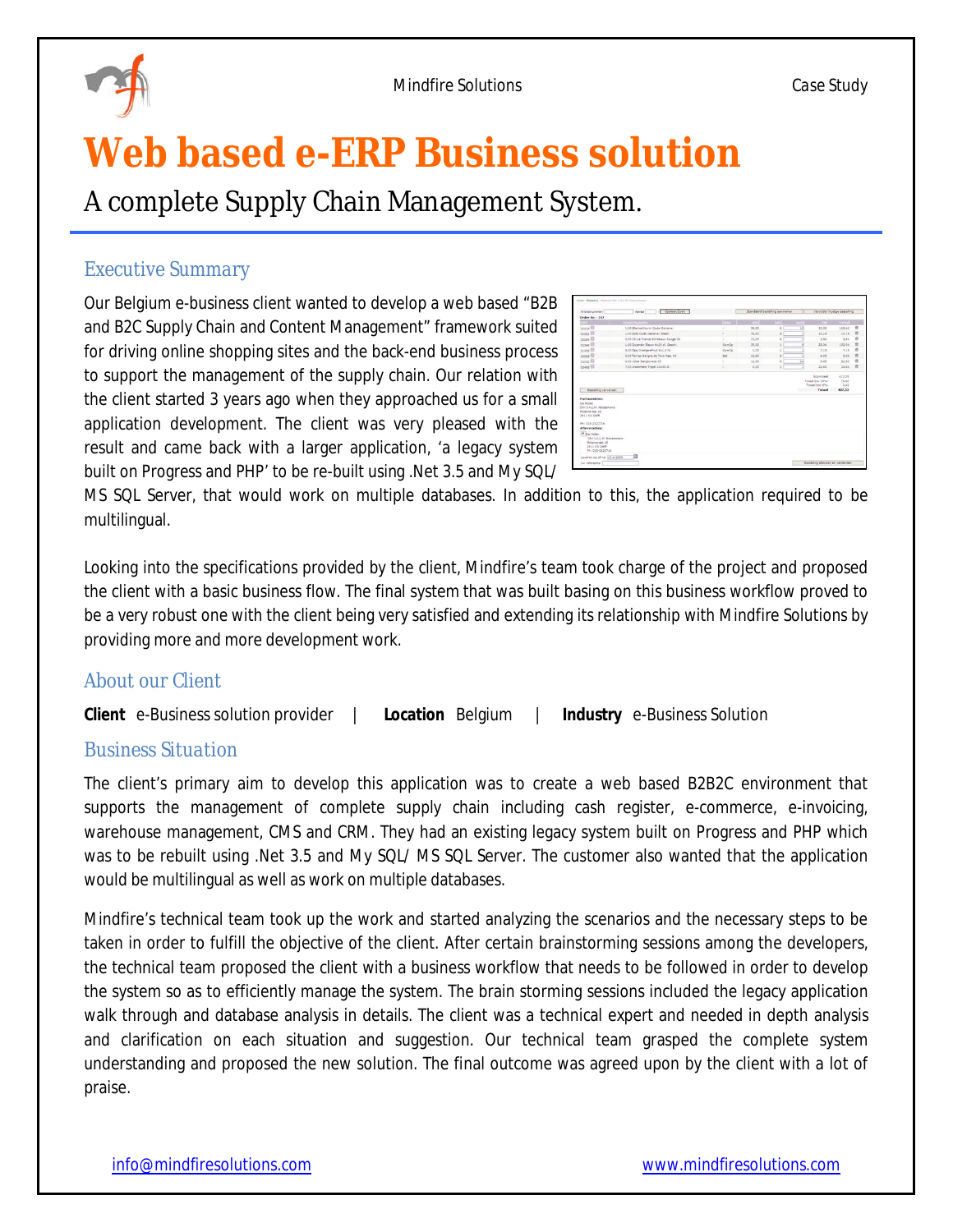

Mindfire Solutions *Case Study*

# *Solution Details*

# **The Mindfire Solution**

Looking at the objective of the client and the complexities of the project, Mindfire's team started analyzing the details to come up with a basic business workflow. The workflow is as follows:

Merchant <–> Channel (Wholesalers) <–> Customer (Dealer) <–> Contact (buyer in customer)



- Each merchant can have multiple Channels
- Each Channel can have multiple Customers
- **Each Customer can carry one or more Contacts in it.**

The system is built as two basic parts. First part is the product, stock maintenance and reporting section for managing the back end supply chain system by merchants, dealers and warehouse staff.

The second part is the front end public website with product catalogue drawn from dynamic pages out of the CMS system. When order is placed via the product catalogue, it generates a supply chain record for the backend system. The order processing chain from warehouse to dealers and then to customer is processed through supply chain cycle through the system. The complete website uses components of ASP.Net and Ajax ToolKit that provides a rich UI and performance benefit.

The system carries all the generic business rules and database tables in a package, that can serve most business needs with little merchant specific customization.

Some important database tables that give a clear picture of the business management chain are:

- Merchant: *Business owner*
- Channel: *Business Network (Wholesaler)*
- Customer: *Dealers*
- Contact: *Individual buyer (person) of a Customer network*
- Product: *List of Products and its properties ranging from wine, magazines, car rental to anything*
- Channel-Product: *The Channel to Product Assignment for custom pricing of products per channel*
- Customer-Product: *The Customer to Product Assignment and custom pricing of product per customer*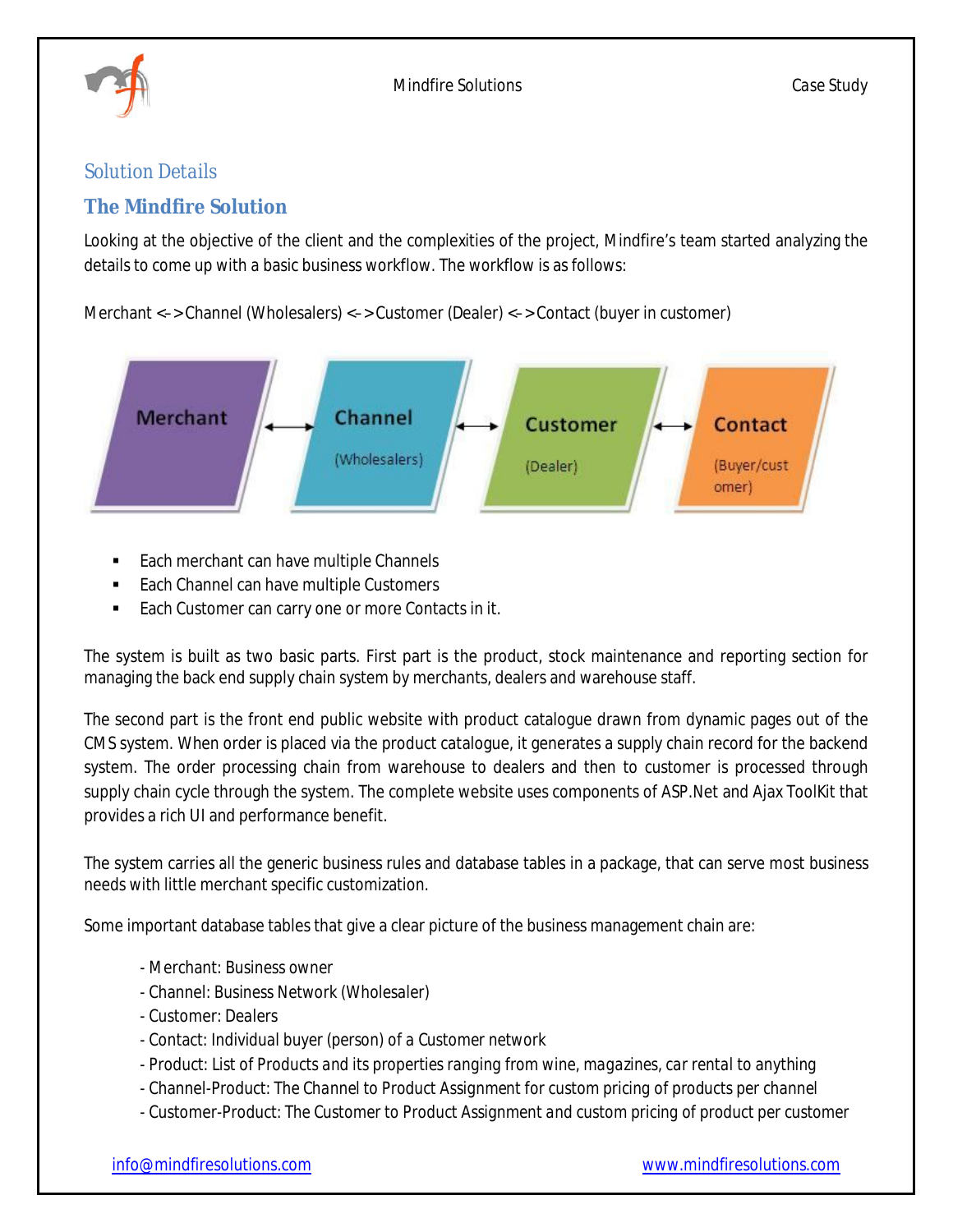

- Order: *individual order placed by buyers*
- Order-Details: *details of the order entry*
- Supplier: *Suppliers*
- Supplier-Product: *The Supplier to Product management - which supplier supplies what product.*
- Warehouse: *Warehouse*
- Warehouse-Product: *The Warehouse to Product management - which warehouse stocks what product*

There are approx 100 tables in total defining the B2B and B2C system along with CRM.

Some more tables are: Access level, Menu, Submenu, Pages, Channel Attributes, Country, City, Currency, Language, Product-Type, Product-Category, Product-Type-Cat-Assignment etc.

The systems admin site is a set of around 70 to 80 table maintenance pages that directly deal with single and multiple tables internally doing insert, update, and deletion of records on them. Everything is done through custom Object Relational Mapping (ORM) classes to meet the complex multi column joins.

The systems Super Admin, Merchant Admin, Channel Admin can browse into the table data for their business needs. All the page access is checked with access level security checks as per the contact privilege and scope.

Total abstraction of database layers from the business and UI layer helped to achieve multiple database situations. Now, it supports both My SQL and MS SQL Server and can be extended to run on top of other databases.

To support multiple languages,

- For fixed texts, resource files (.resx) are used. The site is capable of handling Dutch, Spanish apart from English now and can be easily extendable to deal with more languages.
- Changing site UI culture automatically change the date and time, currency formats etc to make it convenient for users.
- The dynamic site content is also made multilingual making every text pattern customizable and database driven.

# *Achievements*

Supporting multiple languages as well as functioning of the application for multiple databases was the significant challenge of this project. Mindfire's efficient technical team did well to overcome these barriers and built a stable system for the client. Within 3 months of the start of project the core was developed and 5-6 sites were ported. Currently this system holds around 15 sites and still growing.

# *Technologies*

C# .Net, ASP .Net 3.5, Java Script, Ajax ToolKit, My SQL 5.0, MS SQL Server 2005